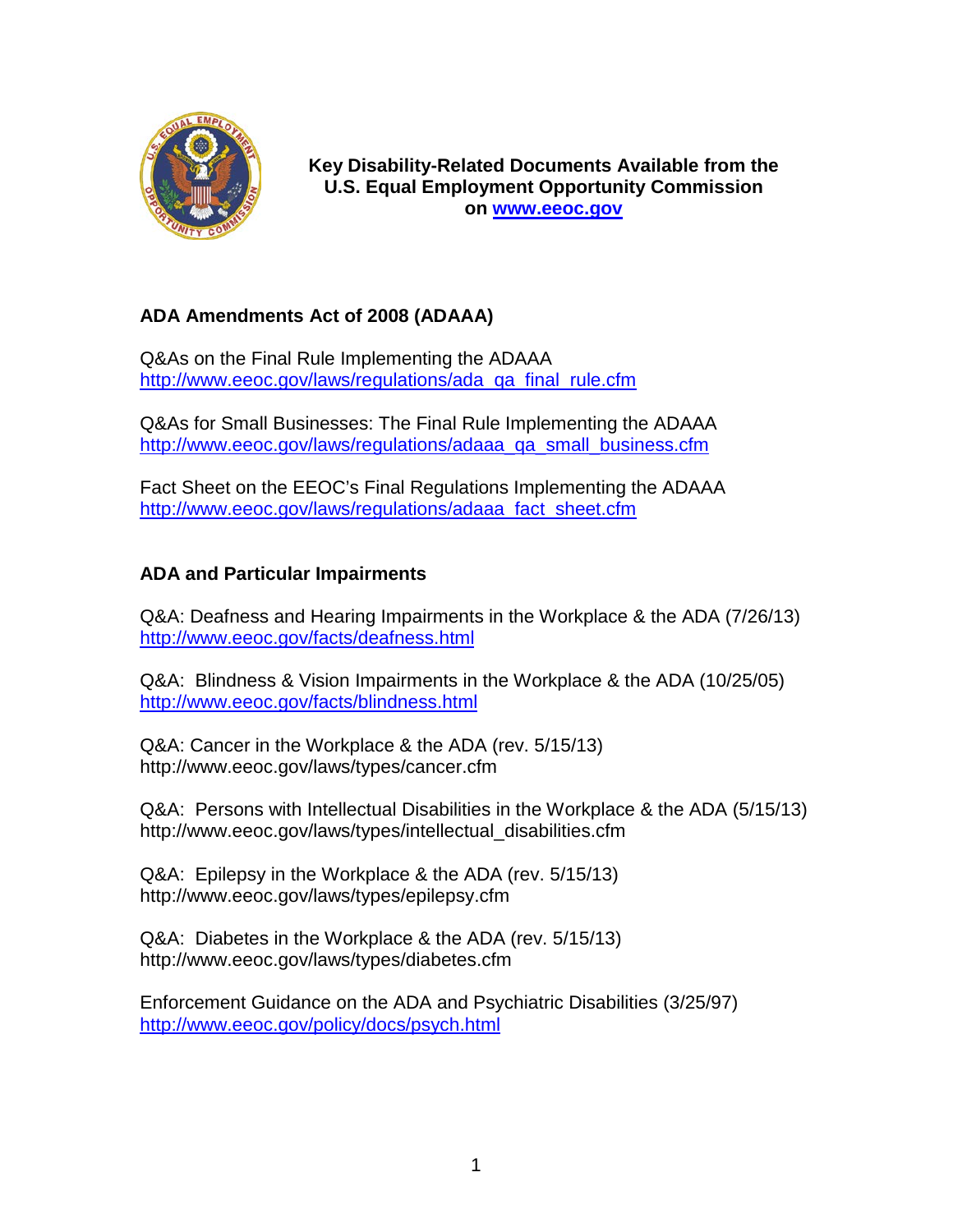## **Reasonable Accommodation**

Enforcement Guidance: Reasonable Accommodation and Undue Hardship Under the ADA (as revised, 10/17/02) <http://www.eeoc.gov/policy/docs/accommodation.html>

The Mental Health Provider's Role in a Client's Request for a Reasonable AccommodationatWork(5/2/13) [http://www.eeoc.gov/eeoc/publications/ada\\_mental\\_health\\_provider.cfm](http://www.eeoc.gov/eeoc/publications/ada_mental_health_provider.cfm)

Work At Home/Telework as a Reasonable Accommodation (2/3/03) <http://www.eeoc.gov/facts/telework.html>

Practical Advice for Drafting and Implementing Reasonable Accommodation Procedures Under Executive Order 13164 (7/19/05) [http://www.eeoc.gov/policy/docs/implementing\\_accommodation.html](http://www.eeoc.gov/policy/docs/implementing_accommodation.html)

Policy Guidance on Executive Order 13164: Establishing Procedures to Facilitate the Provision of Reasonable Accommodation (7/26/00) [http://www.eeoc.gov/policy/docs/accommodation\\_procedures.html](http://www.eeoc.gov/policy/docs/accommodation_procedures.html)

## **Performance and Conduct**

The ADA: Applying Performance and Conduct Standards to Employees with Disabilities (9/3/08) <http://www.eeoc.gov/facts/performance-conduct.html>

## **Disability-Related Inquiries, Medical Exams, and Confidentiality**

Enforcement Guidance: Disability-Related Inquiries & Medical Examinations of Employees Under the ADA (7/27/00) <http://www.eeoc.gov/policy/docs/guidance-inquiries.html>

Enforcement Guidance: Preemployment Disability-Related Questions & Medical Examinations (10/10/95) <http://www.eeoc.gov/policy/docs/preemp.html>

Obtaining and Using Employee Medical Information as Part of Emergency Evacuation Procedures (10/31/01) <http://www.eeoc.gov/facts/evacuation.html>

## **Discrimination Based on Association with an Individual with a Disability**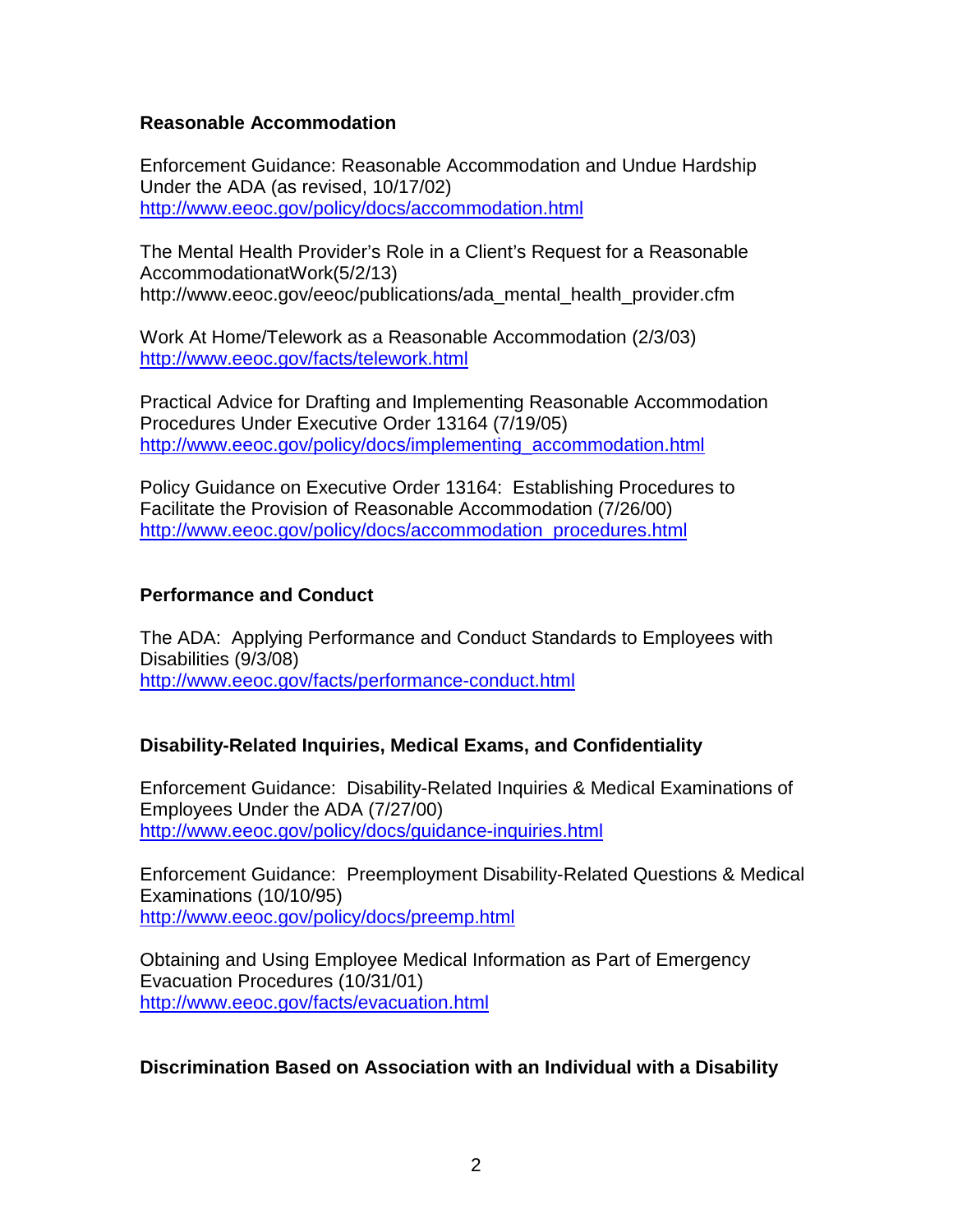Q&A: Association Provision of the ADA (10/17/05) [http://www.eeoc.gov/facts/association\\_ada.html](http://www.eeoc.gov/facts/association_ada.html)

# **Job Applicants**

Job Applicants and the ADA (10/7/03) <http://www.eeoc.gov/facts/jobapplicant.html>

# **ADA and Particular Types of Work**

How to Comply with the ADA: A Guide for Restaurants & Other Food Service Employers (10/28/04[\)](http://www.eeoc.gov/facts/restaurant_guide.html) [http://www.eeoc.gov/facts/restaurant\\_guide.html](http://www.eeoc.gov/facts/restaurant_guide.html)

Reasonable Accommodations for Attorneys with Disabilities (5/23/06) <http://www.eeoc.gov/facts/accommodations-attorneys.html>

Q & A: Health Care Workers and the ADA (2/26/07) [http://www.eeoc.gov/facts/health\\_care\\_workers.html](http://www.eeoc.gov/facts/health_care_workers.html)

## **Small Business**

The ADA: A Primer for Small Business (8/15/02) <http://www.eeoc.gov/facts/adahandbook.html>

# **Contingent Workers**

Enforcement Guidance on Application of the ADA to Contingent Workers Placed By Temporary Agencies & Other Staffing Firms (12/22/00) <http://www.eeoc.gov/policy/docs/guidance-contingent.html>

# **Pandemic Preparedness**

Pandemic Preparedness in the Workplace and the ADA (10/9/09) [http://www.eeoc.gov/facts/pandemic\\_flu.html](http://www.eeoc.gov/facts/pandemic_flu.html)

# **Interrelationship of ADA and Other Statutes**

Enforcement Guidance: Workers' Compensation & the ADA (9/3/96)